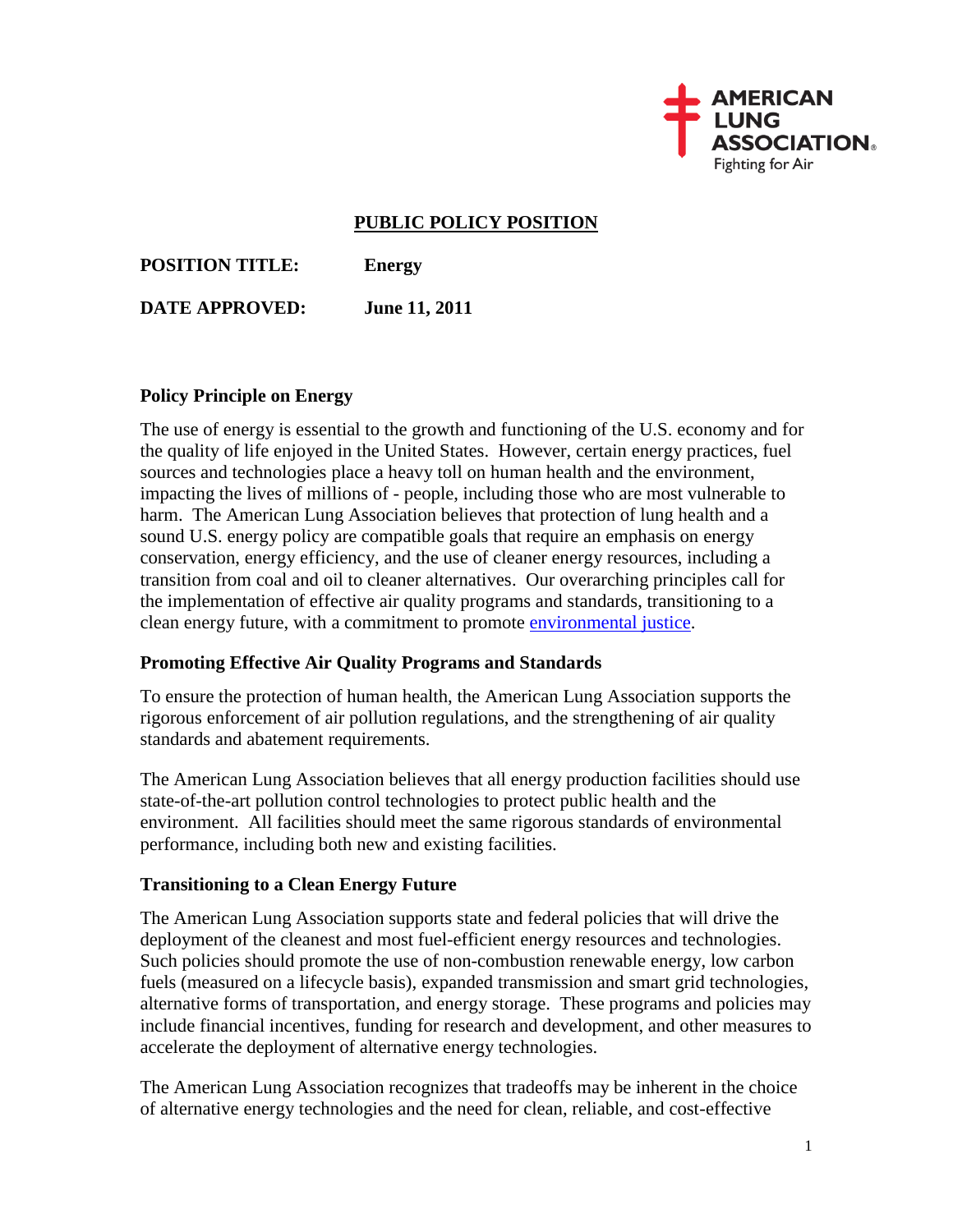energy supplies. The American Lung Association supports steps to minimize the potential harm to human health inherent in these tradeoffs.

## **Focusing on Environmental Justice**

The American Lung Association supports the protection of all people from the harm of air pollution, especially those who suffer disproportionate exposure from local sources of emissions. The American Lung Association recognizes that energy and transportation sources of air pollution are often located near where many people, especially communities of color or lower income, live and work. The American Lung Association recognizes that, for many reasons, people in those communities also face a greater burden of lung disease, making them even more vulnerable to these pollutants.

The American Lung Association recognizes that many factors have contributed to the disproportionate levels of exposure in these communities, including missing or weak limits on emissions, poor enforcement of existing regulations, inadequate monitoring of pollutants and limited scientific research. The American Lung Association supports the formulation, execution and enforcement of health and environmental laws and policies to address these factors, clean up contributing sources and reduce such exposures.

The American Lung Association supports regular, thorough assessments of the impacts to nearby communities from sources of dangerous air pollutants, including highways, industrial boilers, power plants, and other sources of air pollution. The American Lung Association supports the aggressive targeting of these sources for cleanup. The American Lung Association will work to reduce the disproportionate health burdens borne by economically disadvantaged and politically disenfranchised communities.

## **Policy Principle on the Electricity Sector**

The production of electricity in the United States generates a significant share of the nation's air pollution, threatening the health and lives of millions of people, including those who are most vulnerable to harm. Coal-fired power plants, in particular, pose a significant threat to air quality and human health. The American Lung Association supports strict enforcement of power plant air pollution regulations to ensure continuous compliance and the strengthening of abatement requirements to ensure the protection of human health. The American Lung Association supports public policies to minimize the human health, particularly lung health, impacts associated with the production of electricity from fuel extraction to electricity delivery and disposal of wastes. No community should continue to bear the burden of air pollution levels that harm public health.

## **Energy Efficiency and Customer-Sited Energy Resources**

The American Lung Association supports programs and policies to significantly reduce demand for energy by increasing the efficiency of U.S. homes and businesses, strengthening appliance standards, and reducing the energy consumption of consumer products. The American Lung Association supports programs and policies to encourage consumers and utility companies to expand investment in energy efficiency and energy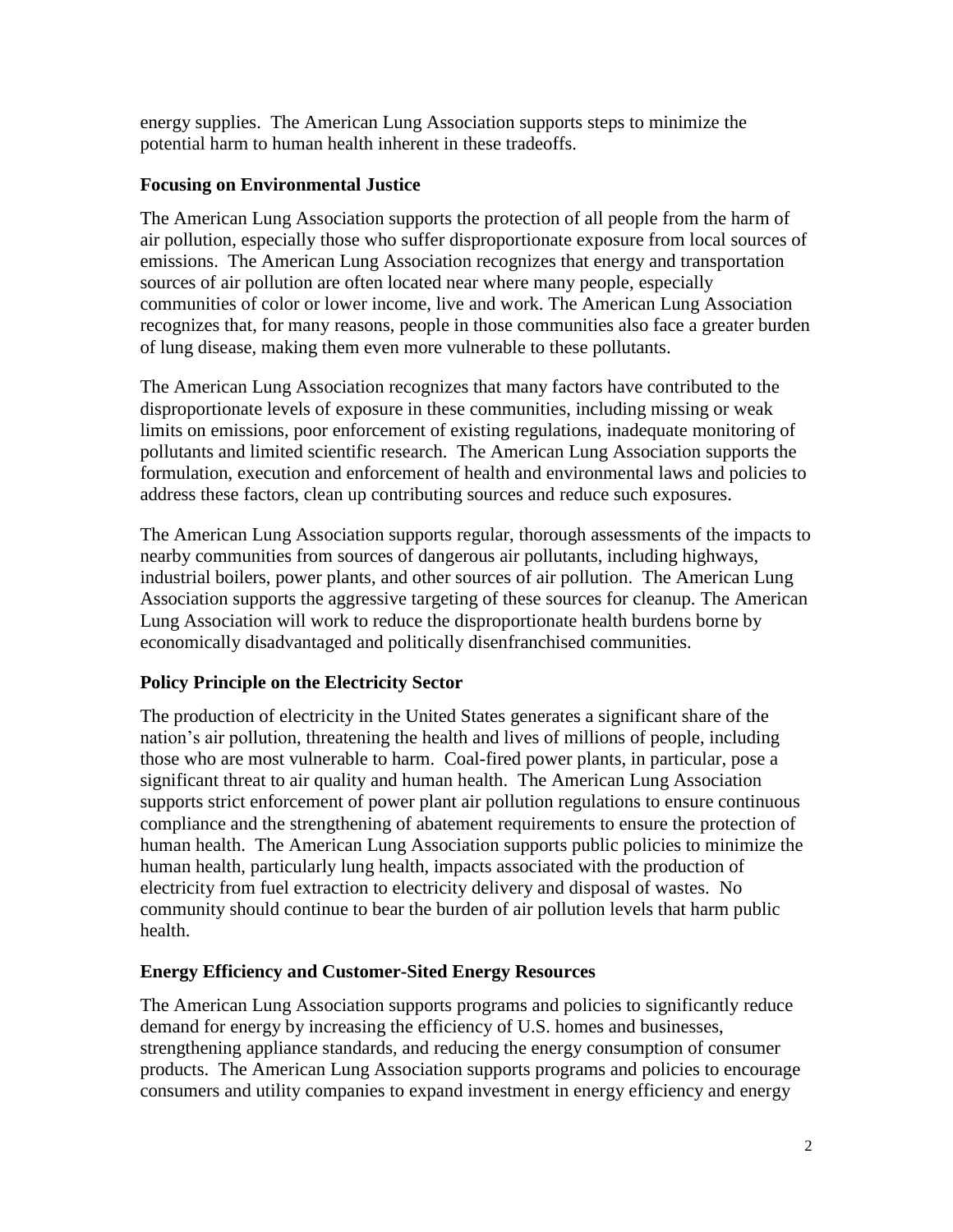conservation measures to reduce air pollution emissions, to reduce household energy expenses, and to stimulate new economic opportunities and job creation. The American Lung Association supports programs and policies to encourage energy efficient design and construction of residential, commercial, and industrial buildings while protecting indoor air quality. The American Lung Association supports programs and policies to encourage the development, deployment and integration of clean, non-combustion alternative technologies in the residential, commercial, and industrial sectors. The American Lung Association particularly supports the promotion of technologies that provide energy from non-combustion sources located onsite, such as rooftop solar and ground source heat pumps.

## **Coal-based Electricity**

The American Lung Association supports the phase out of conventional coal-fired power plants as the nation transitions to a clean energy future. This includes support for policies that: (1) require the installation and operation of state-of-the-art air pollution control technologies and (2) encourage conversion to cleaner energy resources and/or permanent retirement of coal-fired power plants. The American Lung Association opposes the construction of new conventional coal-fired power plants. The American Lung Association believes that the U.S. should not continue to expand its coal-fired generating capacity because of the extensive scope of health risks associated with the use of coal and the disproportionate impact on local communities. As part of the transition to a clean energy future, the American Lung Association supports providing assistance to retrain coal industry workers and to help impacted communities transition to other economic opportunities. The American Lung Association supports measures to improve the health and safety of coal mine workers, and the communities where they live, including protection from harmful air pollutants.

## **Advanced Coal-based Electricity Technologies**

The American Lung Association does not support the construction of new advanced coalbased generating facilities, including carbon capture and sequestration and integrated gasification combined cycle plants.

## **Natural Gas-based Electricity**

The American Lung Association supports the increased use of natural gas as a transitional fuel for the production of electricity, as a cleaner alternative to biomass, coal and other fossil fuels. The American Lung Association supports public policies requiring the installation and operation of state-of-the-art pollution control systems at new and existing natural gas-fired power plants. The American Lung Association supports programs and policies to protect air, water, and other environmental resources during the exploration, extraction, production, and transmission of natural gas, including hydraulic fracturing.

## **Nuclear Electricity**

Before nuclear generating capacity is expanded, the American Lung Association believes that two key thresholds must be met. First, the expansion of capacity must be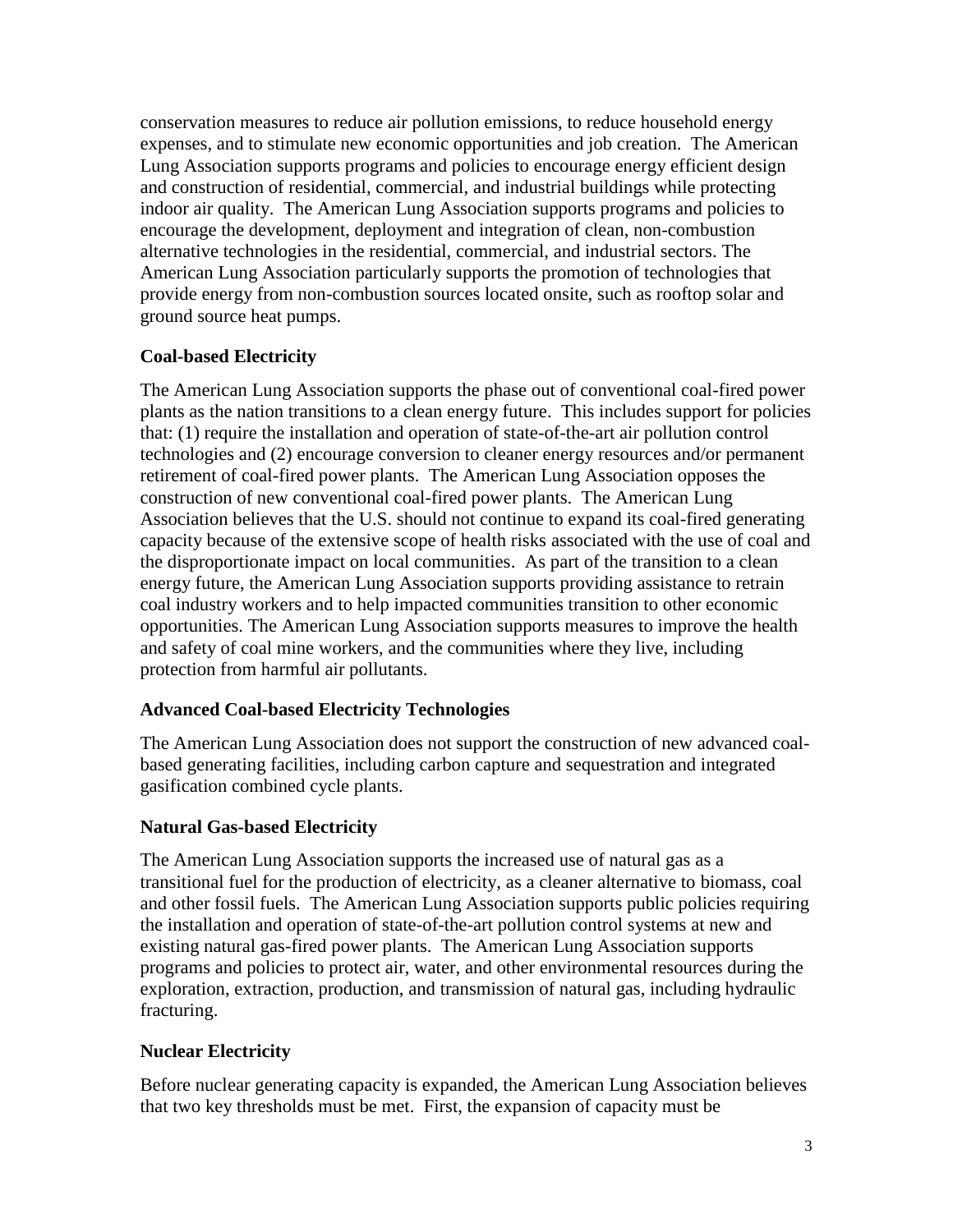economically viable without direct government subsidies. Second, the nuclear industry must demonstrate that it can reduce the continuing risks to safety and the environment. The American Lung Association supports measures to improve the health and safety of uranium mine workers, and the communities where they live, including protection from harmful air pollutants.

## **Non-Combustion Renewable Electricity**

The American Lung Association supports policies and incentives that will encourage the development and deployment of clean, renewable energy resources that are not combustion-based, including, but not limited to, wind, solar and geothermal. The American Lung Association supports reforms to transmission and distribution policies that will encourage the expansion and delivery of clean, renewable, non-combustion energy resources. The American Lung Association supports additional research and development of advanced technologies that facilitate the expanded use of renewable energy, including improvements to energy storage capabilities. The American Lung Association supports improving the efficiency and output of existing hydroelectric power facilities.

### **Biomass Combustion for Electricity**

The American Lung Association does not support biomass combustion for electricity production, a category that includes wood, wood products, agricultural residues or forest wastes, and potentially highly toxic feedstocks, such as construction and demolition waste. If biomass is combusted, state-of-the-art pollution controls must be required.

## **Electricity from Waste**

The American Lung Association does not support incineration of municipal solid waste or other waste for electricity production. The American Lung Association supports programs and policies to reduce the health and environmental impacts associated with refuse disposal by: first, reducing the use of materials in production, packaging and purchasing; second, reusing materials whenever possible; and third, recycling or composting as much of the remainder as possible. The American Lung Association urges the use of safe non-combustion alternatives to dispose of all remaining waste. If waste materials are combusted, state-of-the-art pollution controls must be required. The American Lung Association supports the safe control of emissions from landfills and composting facilities, and recommends that only clean vehicles, equipment, and vessels be used transporting and managing solid waste materials.

### **Emissions Trading**

Emissions trading and averaging can create disproportionate impacts on local communities. The American Lung Association favors a transition to enforceable pollution reduction obligations for all facilities.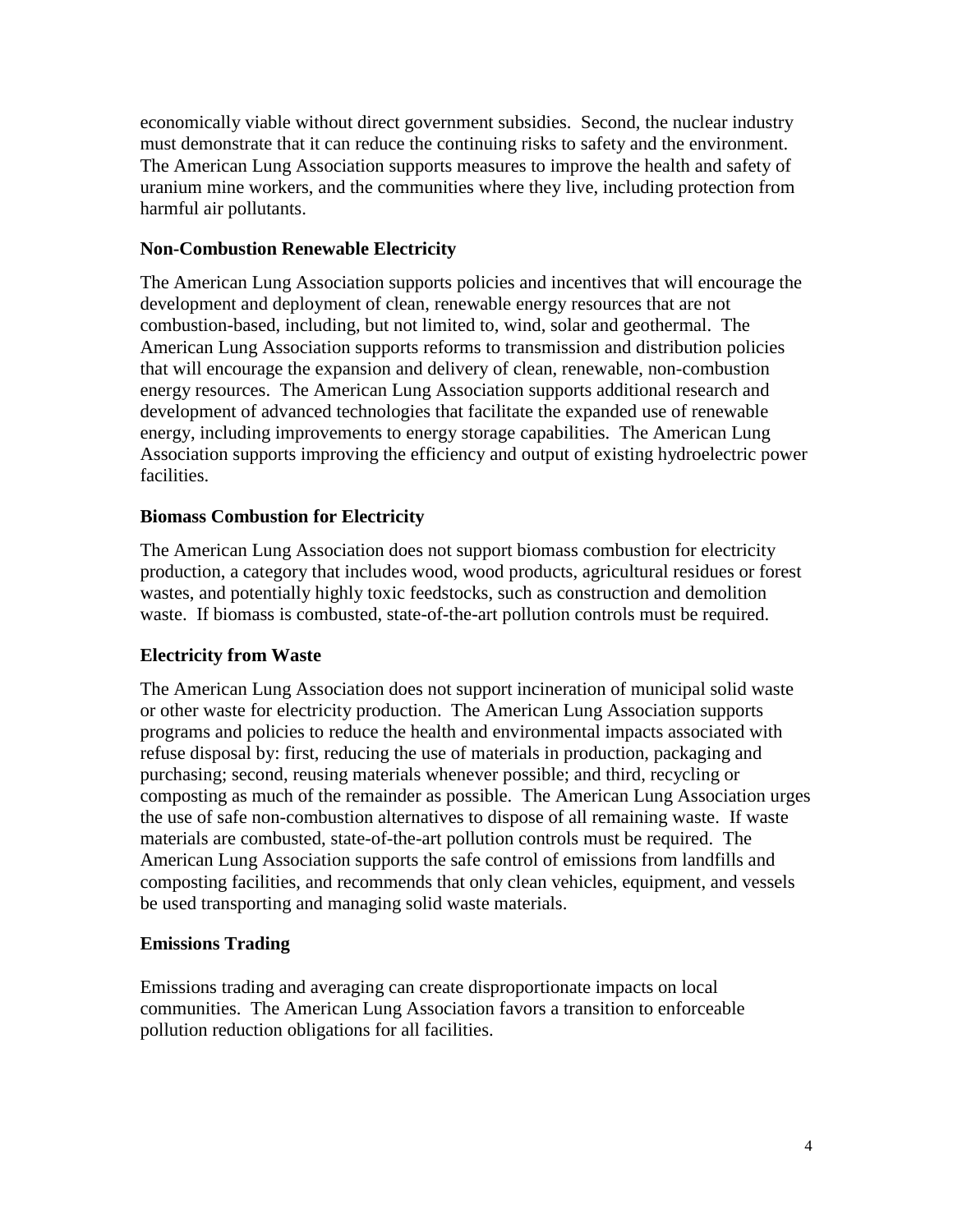#### **Policy Principle on the Residential, Commercial, and Industrial Sectors**

The combustion of fossil fuels and biomass in the residential, commercial and industrial sectors in the United States generates a significant share of the nation's air pollution, threatening the health and lives of millions of people, including those who are most vulnerable to harm. The American Lung Association supports public policies to minimize the human health, particularly lung health, impacts associated with the production of heat for residential, commercial, and industrial use, including impacts from fuel extraction to the disposal of wastes. The American Lung Association supports regulation and enforcement to protect the air, water and other environmental resources during the exploration, extraction, production and transmission of natural gas, propane, and oil. The American Lung Association supports programs and policies to assist communities and individuals to reduce their exposure to indoor and outdoor air pollutants and to reduce their energy use.

#### **Residential and Commercial Fuel Combustion**

The American Lung Association supports programs and policies to encourage a transition from coal, oil, and biomass use in the residential and commercial sectors to cleaner alternatives. The American Lung Association supports the expanded use of natural gas, and propane where natural gas is not available, for heating residential and commercial buildings, as a less polluting alternative to oil and other fossil fuels. The American Lung Association supports efforts to expand and maintain infrastructure for natural gas transmission and distribution. The American Lung Association opposes the use of unvented heating appliances and stoves in homes and businesses because of the dangers to human health indoors. The American Lung Association supports programs and policies to reduce the sulfur content of heating oil, including the use of biofuel blends.

#### **Residential Wood and Other Biomass Combustion**

The American Lung Association recognizes that pollution from the combustion of wood and other biomass sources poses a significant threat to human health, and supports measures to transition away from using these products for heat production. The American Lung Association calls for effective enforcement of existing laws and regulations governing the combustion of wood and other biomass sources, as well as the expanded regulation of air pollution emissions from these sources. In particular, the American Lung Association calls on the U.S. Environmental Protection Agency to significantly strengthen its woodstove certification standards. The American Lung Association encourages individuals to avoid burning wood in homes where less polluting alternatives are available, and supports programs to replace residential woodstove with cleaner heating options, particularly for low-income persons. The American Lung Association strongly opposes the combustion of wood and other biomass sources at schools and institutions with vulnerable populations. The American Lung Association strongly opposes the use of outdoor wood-fired boilers for heating and other purposes, and supports measures to greatly reduce emissions from or eliminate outdoor wood-fired boilers. The American Lung Association recommends continuing research on the health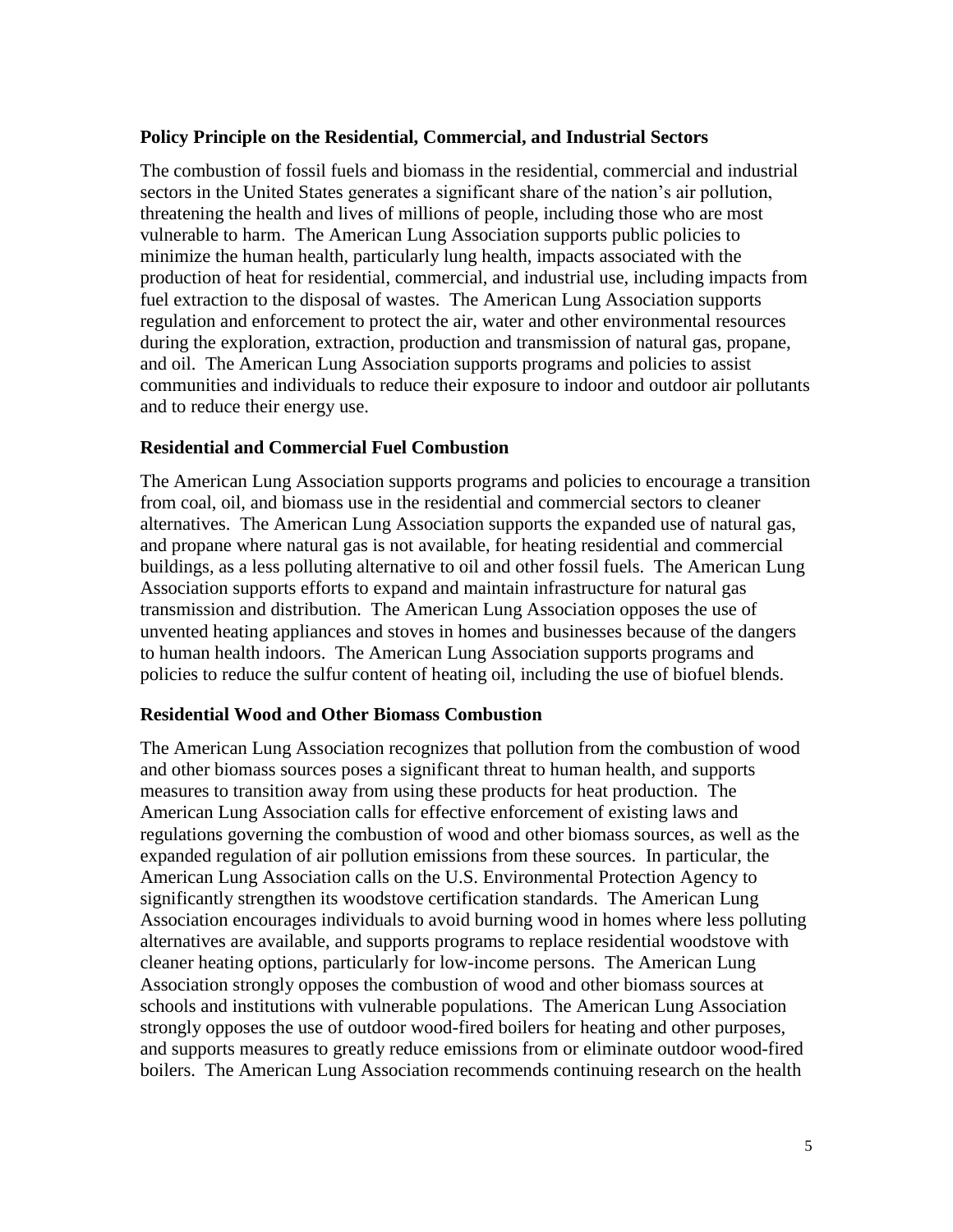effects of burning wood and other biomass sources, and the technologies to reduce the emissions associated with the combustion of these fuels.

# **Industrial Fuel Combustion**

The American Lung Association supports public policies requiring the installation and operation of state-of-the-art air pollution control systems at new and existing industrial facilities, such as pulp mills, steel mills, and manufacturing facilities. The American Lung Association strongly supports policies that encourage a transition from coal, oil, and biomass use in the industrial sector to cleaner alternatives. If conversion in the shortterm is not possible, the American Lung Association supports public policies that require the installation of state-of-the-art air pollution control systems, and on-going measures to ensure strong enforcement and continuous compliance.

# **Policy Principle on the Transportation Sector**

The transportation sector in the United States generates a significant share of the nation's air pollution, threatening the health and lives of millions of people, including those who are most vulnerable to harm. The American Lung Association supports measures to significantly reduce the air pollution caused by cars, trucks, and other mobile sources. The American Lung Association supports regulation and enforcement to protect the air, water and other environmental resources during the exploration, extraction, production and transmission of transportation fuels.

The American Lung Association supports programs and policies to assist communities and individuals to reduce their exposure to mobile-source air pollutants. The American Lung Association recognizes that many communities and workers are disproportionately exposed to emissions from transportation sources, at least in part because they live and work on or near these sources.

The American Lung Association supports stringent, technology-forcing measures to reduce emissions from mobile sources through the use of: (1) advanced low- or zeroemission vehicle technology; (2) low-polluting alternative fuels; and (3) pollution control equipment and efficiency measures to further reduce emissions from existing vehicles. The American Lung Association supports reducing the sulfur levels in all gasoline, diesel, aviation, and marine fuels, and toxic air pollutants from all mobile sources.

The American Lung Association supports improved federal, state and local policies, planning and funding measures that reduce mobile-source emissions through sustainable community planning and development. The American Lung Association supports programs to reduce transportation energy use and to provide greater transportation alternatives.

# **Cars, Trucks, and SUVs**

The American Lung Association supports a strengthening of the federal tailpipe emissions standards and federal fuel economy standards for light-duty cars and trucks to reduce conventional air pollution and greenhouse gas emissions. The American Lung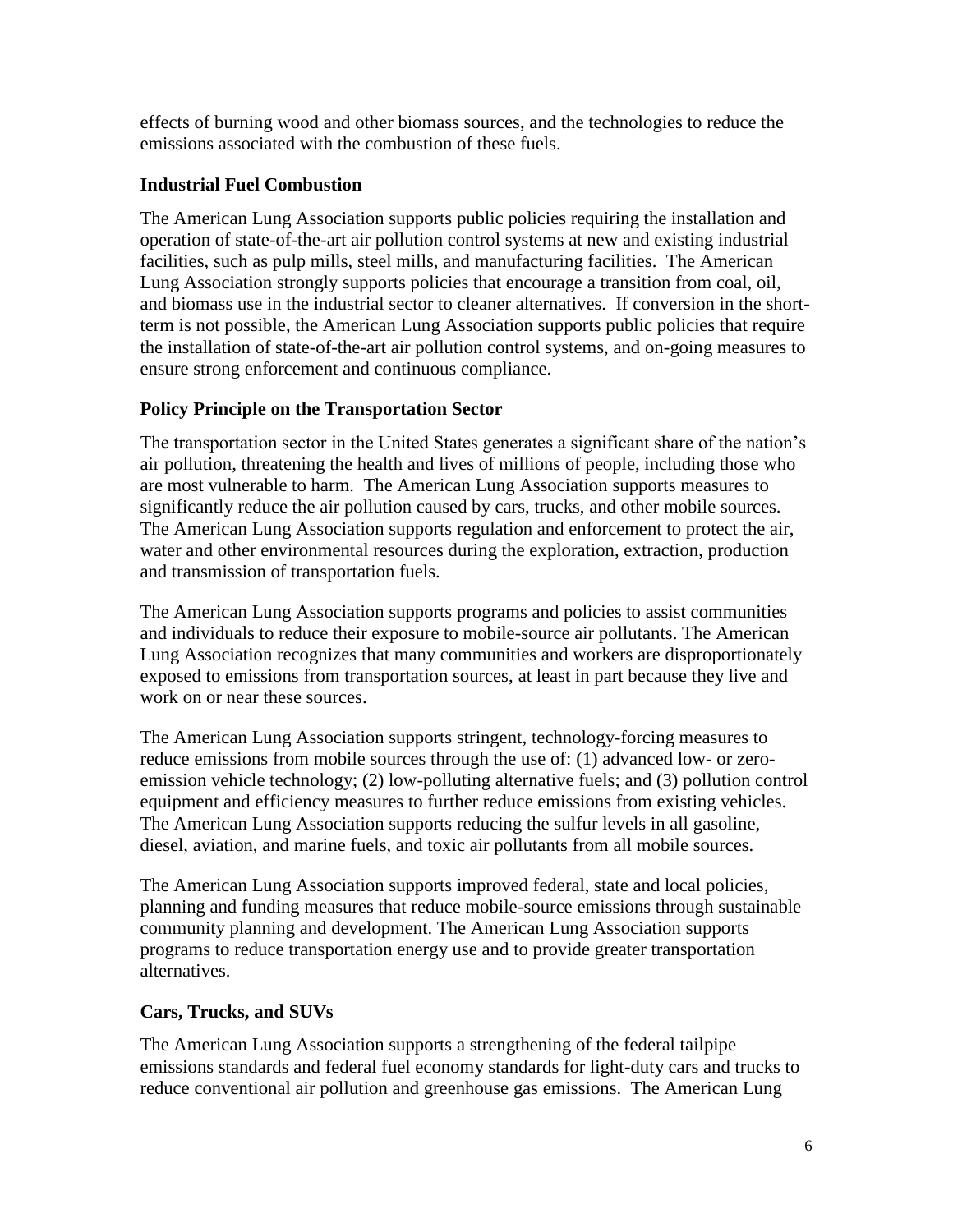Association also supports California's ability to adopt stricter pollution regulations for light-duty vehicles and fuels, and supports the right of other states to adopt California standards. The American Lung Association supports vehicle inspection and maintenance programs and anti-idling programs to ensure low emissions throughout the vehicle life.

# **Heavy-Duty Vehicles and Equipment**

The American Lung Association supports strengthening emissions standards for on-road and non-road heavy-duty engines and fuels including those used in trucks; construction, agricultural, and industrial equipment; and rail and marine applications. The American Lung Association supports establishing stringent greenhouse gas and fuel efficiency standards for heavy-duty vehicles. The American Lung Association supports vehicle inspection and maintenance programs for heavy-duty diesel vehicles to ensure low emissions throughout the vehicle life. To reduce the impact of in-use heavy-duty vehicle and engines, the American Lung Association supports measures to reduce or eliminate engine idling, including school system anti-idling policies, truck-stop and port electrification, and the use of auxiliary power units to supply overnight heating, cooling, and other driver amenities for sleeper-cab equipped long haul trucks.

The American Lung Association supports programs and measures to reduce emissions from the existing fleet of on-road and non-road heavy-duty vehicles and engines. Such programs and measures include (1) requirements that publically-funded projects mandate that all diesel construction equipment be retrofit with the best available technology to reduce particulate emissions; (2) continued funding and implementation of EPA's Diesel Emission Reduction Program; and (3) incentives to accelerate fleet turnover.

## **Transportation Alternatives**

The American Lung Association supports efforts by state, regional, and local governments to reduce our dependence on the automobile, while expanding access to local goods, services and employment and improving public health. This includes support for and increased access to public transit, pedestrian-friendly community development, and expanded opportunities for walking and biking. The American Lung Association recognizes that transportation needs may be different for urban, suburban and rural areas.

## **Transportation Funding and Planning**

The American Lung Association supports increased public funding for programs that reduce air pollution emissions from transportation sources including support for public transit, intercity rail, and other non-highway modes of transport. The American Lung Association encourages Congress to develop a consistent funding mechanism for these critical investments. The American Lung Association supports the development of a national transportation policy framework to guide investment decisions that includes performance metrics supporting sustainable communities. Such performance metrics should (1) integrate transportation investment, land-use planning, and air pollution reduction efforts, and (2) encourage development of healthier, more compact, mixed-use communities that support accessible and affordable transportation alternatives for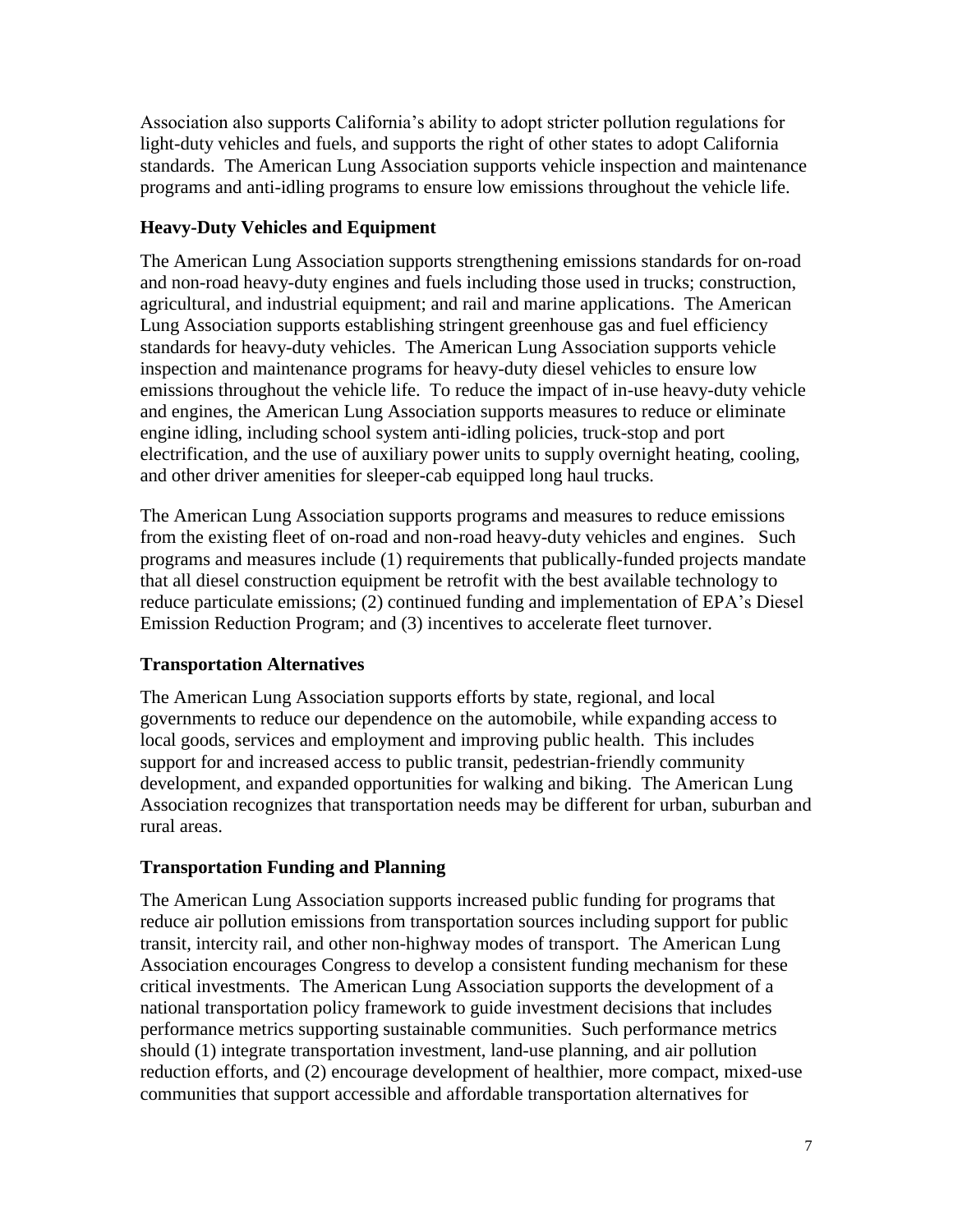residents of all income levels. This framework must also include the fair treatment and meaningful community involvement of all people with respect to the development, implementation and enforcement of any impacts related to transportation planning and policy to ensure everyone enjoys the same degree of protection from environmental and health hazards and equal access to the decision-making process to have a healthy environment in which to live, learn and work.

### **Bio-fuels for Transportation**

The American Lung Association supports the increased use of bio-fuels for transportation if such fuels are produced from sources, and using methods, which result in a significant net reduction in lifecycle emissions of air pollutants and carbon dioxide compared to petroleum fuels. The American Lung Association does not support increased use of broadly available mid-range gasoline-ethanol blends (greater than 10 percent and less than 85 percent ethanol) until such blends are proven to result in no net increase in air pollutants and cause no damage to emission control systems on older in-use vehicles.. The American Lung Association believes that U.S. farm policies and transportation policies should be aligned to encourage bio-fuels development using sources that will provide the greatest net air quality benefit while not jeopardizing food resources.

### **Ethanol in Reformulated Gasoline**

The American Lung Association supports the use of ethanol in reformulated gasoline to reduce emissions from transportation sources. However, the American Lung Association opposes increasing the allowable ethanol content in gasoline beyond ten percent, except for specially designated Flex-Fueled Vehicles. The American Lung Association believes that air quality and public health may be harmed by the increased use of mid-range blends of ethanol in vehicles and engines that are not designed to use such fuels. The American Lung Association urges research and testing to ensure that these blends are compatible with the emissions control systems used on older in-use vehicles and other gasoline-powered engines. The American Lung Association urges EPA to adopt and enforce stringent and effective regulations to prevent mistaken or inappropriate fueling of vehicles and equipment not designed for such fuel.

## **Flex-Fueled Vehicles**

The American Lung supports the use of E85, a blend of 85 percent ethanol and 15 percent gasoline, for flex-fueled vehicles specifically designed to operate on this fuel. E85 vehicles are required to meet the same tailpipe emissions standards as other light duty vehicles; however, when using E85, E85 vehicles may have lower emissions of some pollutants than gasoline-fueled vehicles. The American Lung Association supports federal incentives for the purchase of E85 flex-fuel vehicles if and only if these incentives require the use of E85.